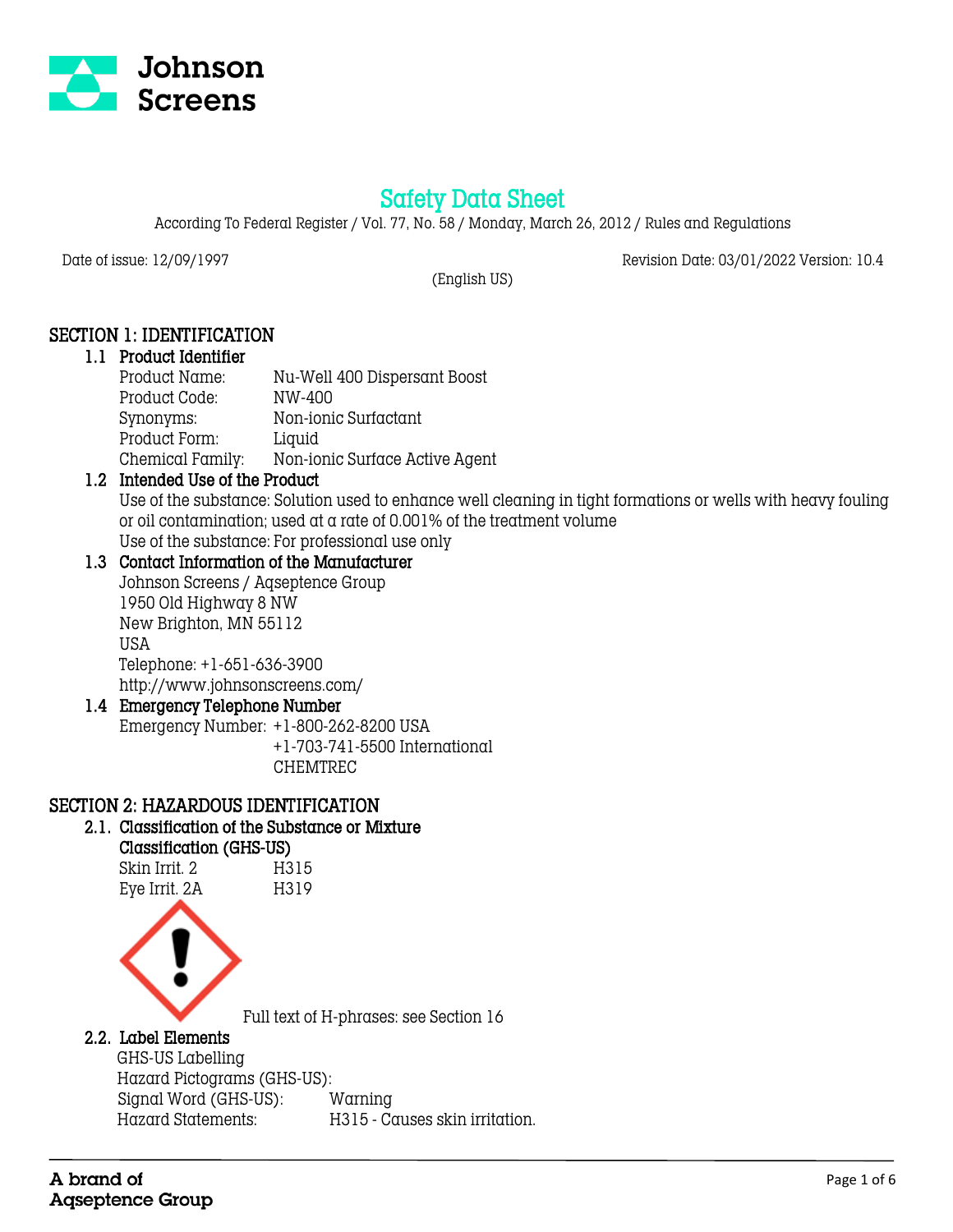

| (GHS-US)                  | H319 - Causes eye irritation.                                                 |
|---------------------------|-------------------------------------------------------------------------------|
| Precautionary Statements: | P234 - Keep in original container.                                            |
| $(GHS-US)$                | P264 - Wash hands, forearms, and exposed areas thoroughly after handling.     |
|                           | P280 - Wear eye protection, face protection, protective gloves.               |
|                           | P302+P352 - If on skin: Wash with plenty of water.                            |
|                           | P305+P351+P338 - If in eyes: Rinse cautiously with water for several minutes. |
|                           | Remove contact lenses, if present and easy to do. Continue rinsing.           |
|                           | P321 - Specific treatment (see Section 4 on this SDS).                        |
|                           | P332+P313 - If skin irritation occurs: Get medical advice/attention.          |
|                           | P337+P313 - If eye irritation persists: Get medical advice/attention.         |
|                           | P362 - Take off contaminated clothing and wash it before reuse.               |

#### 2.3. Other Hazards

 Exposure may aggravate those with pre-existing eye, skin, or respiratory conditions. If involved in a fire and thermal decomposition occurs; toxic and acrid vapors may be released.

#### 2.4 Unknown Acute Toxicity (GHS-US)

No data available

#### SECTION 3: COMPOSISTION/INFORMATION ON INGREDIENTS

1. Substance

Not Applicable

2. Mixture

| Name                           | Product Identifier | Percentage  | Classification (GHS-US) |
|--------------------------------|--------------------|-------------|-------------------------|
| Water                          | (CAS No) 7732-18-5 | Proprietary | Not classified          |
| Proprietary surfactant mixture | Proprietary        | Proprietary | Not classified          |

Note: If Chemical Name/CAS No. is "proprietary" and/or weight percentage is not listed, the specific chemical identity and/or percentage of composition has been withheld as a trade secret in accordance with CFR §1910.1200. Full text of H-phrases: see Section 16.

#### 3. PFAS, PFOS, PFC Statement

 There are no Perfluorooctanoic Acid (PFOA), Perfluorooctyl Sulfonate (PFOS) or Other Perfluorinated Chemicals (PFCs) in the NW-400 product.

#### SECTION 4: FIRST AID MEASURES

#### 1.Description of First Aid Measures

First-aid Measures General: Never give anything by mouth to an unconscious person. If you feel unwell, seek medical advice (show the label if possible).

First-aid Measures after Inhalation: Remove to fresh air and keep at rest in a position comfortable for breathing. Obtain medical attention if breathing difficulty persists.

First-aid Measures after Skin Contact: Rinse immediately with plenty of water. Obtain medical attention if irritation develops or persists.

First-aid Measures after Eye Contact: Rinse cautiously with water for at least 15 minutes. Remove contact lenses, if present and easy to do. Continue rinsing. Obtain medical attention.

First-aid Measures after Ingestion: Rinse mouth thoroughly with water. Do NOT induce vomiting. Immediately call a POISON CENTER or doctor/physician.

2. Most Important symptoms and effects, both acute and delayed

Symptoms/Injuries: May cause eye irritation. Causes skin irritation.

Symptoms/Injuries after Inhalation: May cause respiratory irritation.

Symptoms/Injuries after Skin Contact: May cause skin irritation.

Symptoms/Injuries after Eye Contact: May cause eye irritation.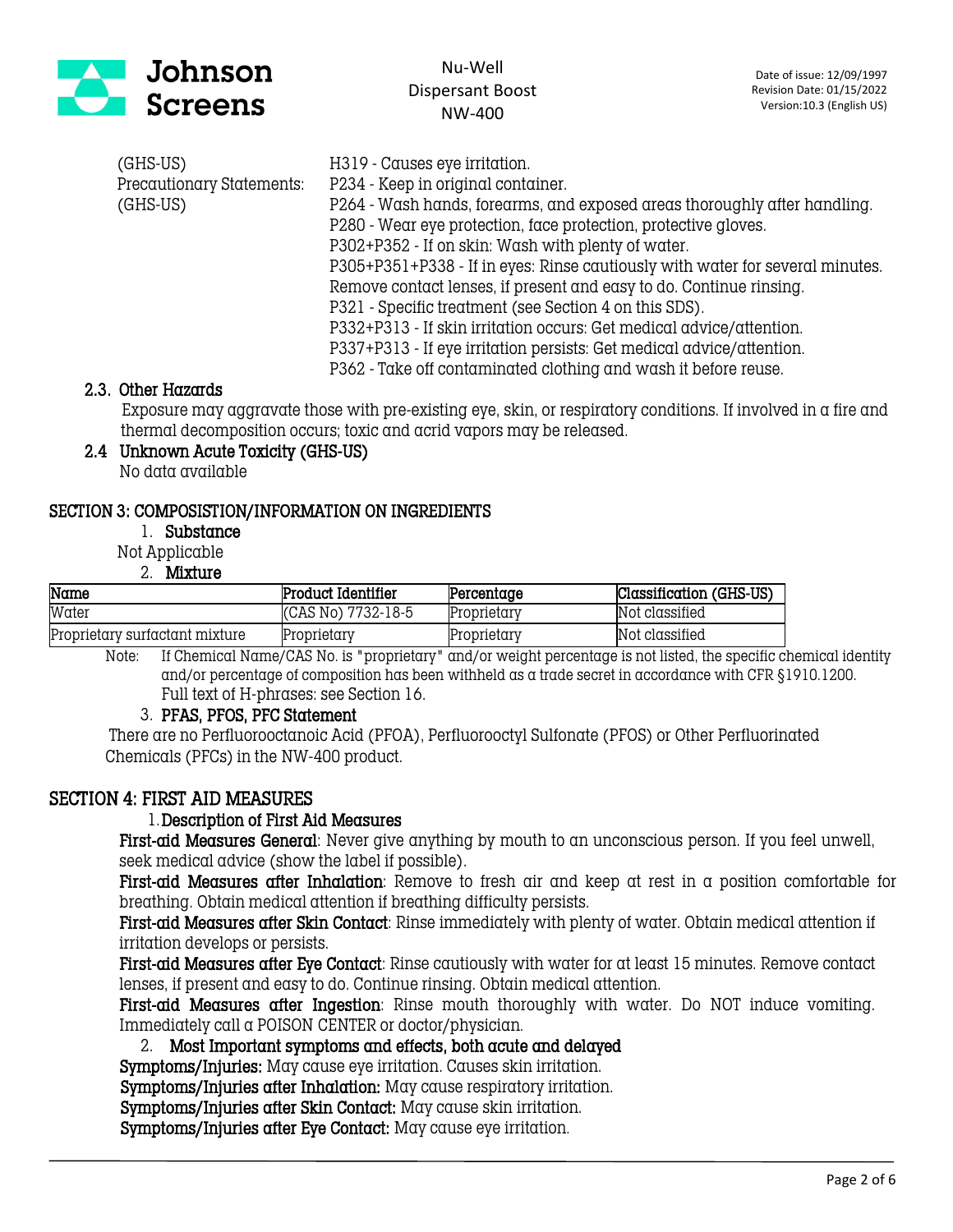

 Symptoms/Injuries after Ingestion: Ingestion is likely to be harmful or have adverse effects. Chronic Symptoms: None expected under normal conditions of use.

#### 3. Indication of any Immediate Medical Attention and Special Treatment Needed

If you feel unwell, seek medical advice (show the label where possible).

### SECTION 5: FIRE FIGHTING MEASURES

1. Extinguishing Media

Suitable Extinguishing Media: Use extinguishing media appropriate for surrounding fire.

Unsuitable Extinguishing Media: Do not use a heavy water stream. Use of heavy stream of water may spread product.

#### 5.2. Special Hazards Arising From the Substance or Mixture

Fire Hazard: Not flammable.

Explosion Hazard: Product is not explosive.

Reactivity: Hazardous reactions will not occur under normal conditions.

5.3. Advice for Firefighters Precautionary Measures Fire: Exercise caution when fighting any chemical fire. Firefighting Instructions: Keep upwind. Use water spray or fog for cooling exposed containers. Protection During Firefighting: Do not enter fire area without proper protective equipment, including respiratory protection.

Other Information: Refer to Section 9 for flammability properties.

#### SECTION 6: Accidental Release Measures

### 1. Personal Precautions, Protective Equipment and Emergency Procedures

General Measures: Avoid all contact with skin, eyes, or clothing. Avoid breathing (mist, spray).

#### 1. For Non-emergency Personnel

Protective Equipment: Use appropriate personal protection equipment (PPE).

Emergency Procedures: Evacuate unnecessary personnel. Keep upwind.

### 2. For Emergency Responders

Protective Equipment: Equip cleanup crew with proper protection.

Emergency Procedures: Stop leak if safe to do so. Eliminate ignition sources. Ventilate area.

2. **Environmental Precautions** Avoid unnecessary release into the environment. Prevent entry to sewers and public waters.

3. Methods and Material for Containment and Cleaning Up For Containment: Contain any spills with dikes or absorbents to prevent migration and entry into sewers or streams.

Methods for Cleaning Up: Clean up spills immediately and dispose of waste safely. Spills should be contained with mechanical barriers. Transfer spilled material to a suitable container for disposal.

#### 6.4 Reference to Other Sections

See heading 8, Exposure Controls and Personal Protection. Concerning disposal elimination after cleaning, see item 13.

#### SECTION 7: HANDLING AND STORAGE

#### 1. Precautions for Safe Handling

Hygiene Measures: Handle in accordance with good industrial hygiene and safety procedures. Always wash your hands immediately after handling this product, and once again before leaving the workplace.

#### 2. Conditions for Safe Storage, Including Any Incompatibilities

Technical Measures: Comply with applicable regulations.

Storage Conditions: Store in a dry, cool, and well-ventilated place. Keep container closed when not in use. Keep/store away from direct sunlight, extremely high or low temperatures and incompatible materials. Incompatible Products: Strong oxidizers.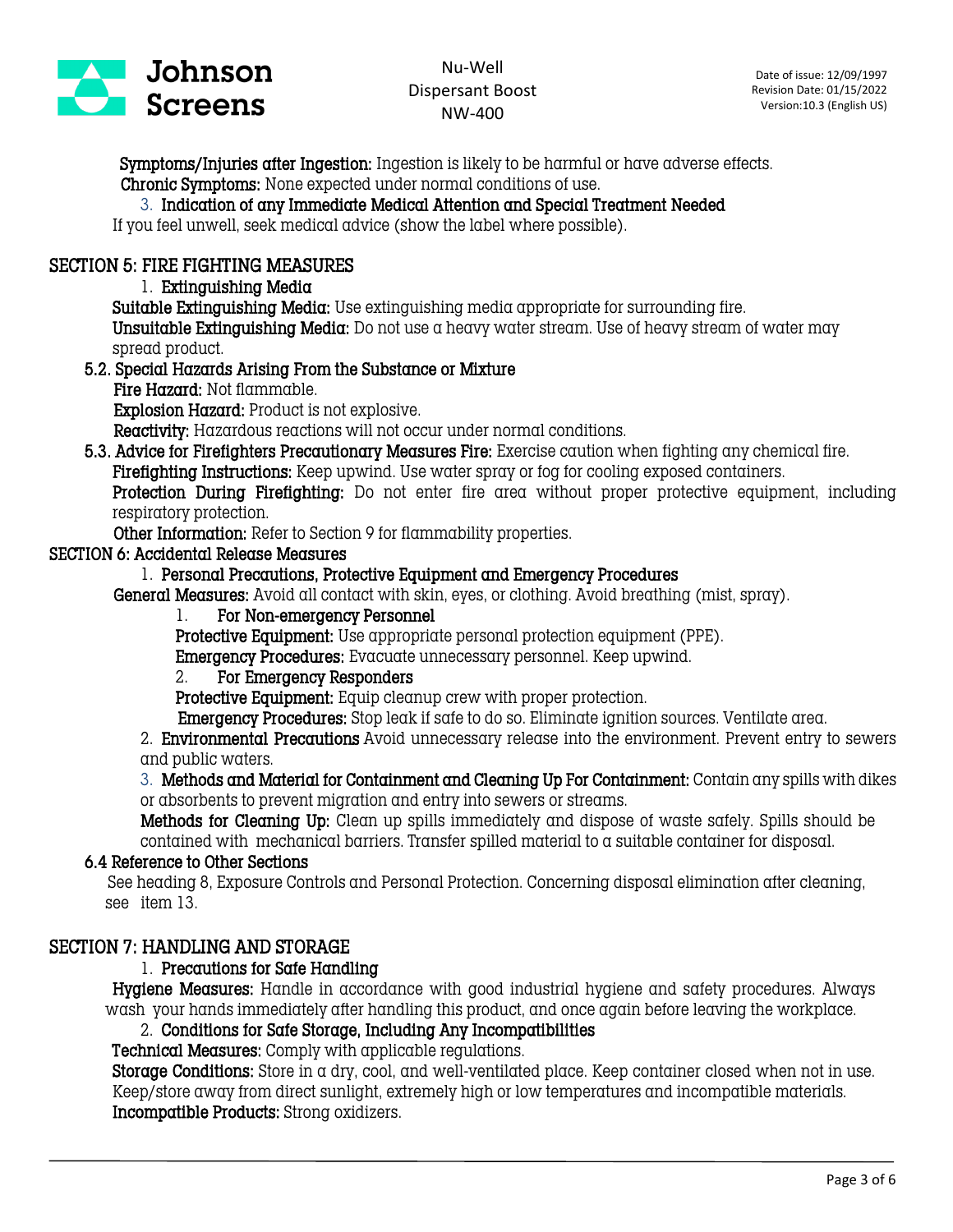

3. Specific End Use(s) Solution used to enhance well cleaning in tight formations or wells with heavy fouling or oil contamination; used at a rate of 0.001% of the treatment volume.

### SECTION 8: EXPOSURE CONTROLS/PERSONAL PROTECTION

#### 1. Control Parameters

For substances listed in Section 3 that are not listed here, there are no established exposure limits from the manufacturer, supplier, importer, or the appropriate advisory agency including: ACGIH (TLV), NIOSH (REL), or OSHA (PEL).

### 2. Exposure Controls

Appropriate Engineering Controls: Emergency eye wash fountain should be available in the immediate vicinity of any potential exposure. Ensure adequate ventilations, especially in confined areas. Ensure all national/local regulations are observed.

Personal Protective Equipment: Face shield. Protective goggles. Protective clothing. Gloves. Insufficient ventilation: wear respiratory protection.

| Materials for Protective Clothing:      | Chemically resistant materials and fabrics.                                                                      |
|-----------------------------------------|------------------------------------------------------------------------------------------------------------------|
| Hand Protection.                        | Impermeable protective gloves.                                                                                   |
| Eye Protection:                         | Chemical safety goggles.                                                                                         |
| Skin and Body Protection:               | Wear suitable protective clothing.                                                                               |
| Respiratory Protection:                 | If exposure limits are exceeded or irritation is experienced, approved<br>respiratory protection should be worn. |
| <b>Environmental Exposure Controls:</b> | Avoid release to the environment.                                                                                |
| <b>Consumer Exposure Controls:</b>      | Do not eat, drink, or smoke during use.                                                                          |

## SECTION 9: PHYSICAL AND CHEMICAL PROPERTIES

#### 1. Information on Basic Physical and Chemical Properties

| Physical State: | Liguid                                         | Appearance:       | Clear, yellow tint                                   |
|-----------------|------------------------------------------------|-------------------|------------------------------------------------------|
| Odor:           | Sweet, chemical odor Solubility:               |                   | Water (complete)                                     |
| pH:             | 7.5                                            | Specific Gravity: | 1.13                                                 |
| Boiling point:  | >100 °C (212 °F)                               |                   | Freezing point: $0 °C$ (32 °F) – clouding will occur |
| Vapor Density:  | Unknown                                        | Vapor pressure:   | $\leq$ 5.2 mmHg at 0 $\degree$ C. (32 $\degree$ F)   |
|                 | 2. Other Information Ne additional information |                   |                                                      |

2. Other Information No additional information

## SECTION 10: STABILITY AND REACTIVITY

- 1. Reactivity: Hazardous reactions will not occur under normal conditions.
- 2. Chemical Stability: Stable under recommended handling and storage conditions (see Section 7).
- 3. Possibility of Hazardous Reactions: Hazardous polymerization will not occur.
- 4. Conditions to Avoid: Open flame, extremely high or low temperatures, incompatible materials.
- 5. Incompatible Materials: Strong oxidizers.
- 6. Hazardous Decomposition Products: Carbon oxides  $(CO, CO<sub>2</sub>)$ , oxides of nitrogen, oxides of sulfur.

## SECTION 11: TOXICOLOGICAL INFORMATION

11.1 Information on Toxicological Effects

Inhalation – Acute: No test data available Inhalation – Chronic: No test data available Skin Contact – Acute: Slight irritation, rabbit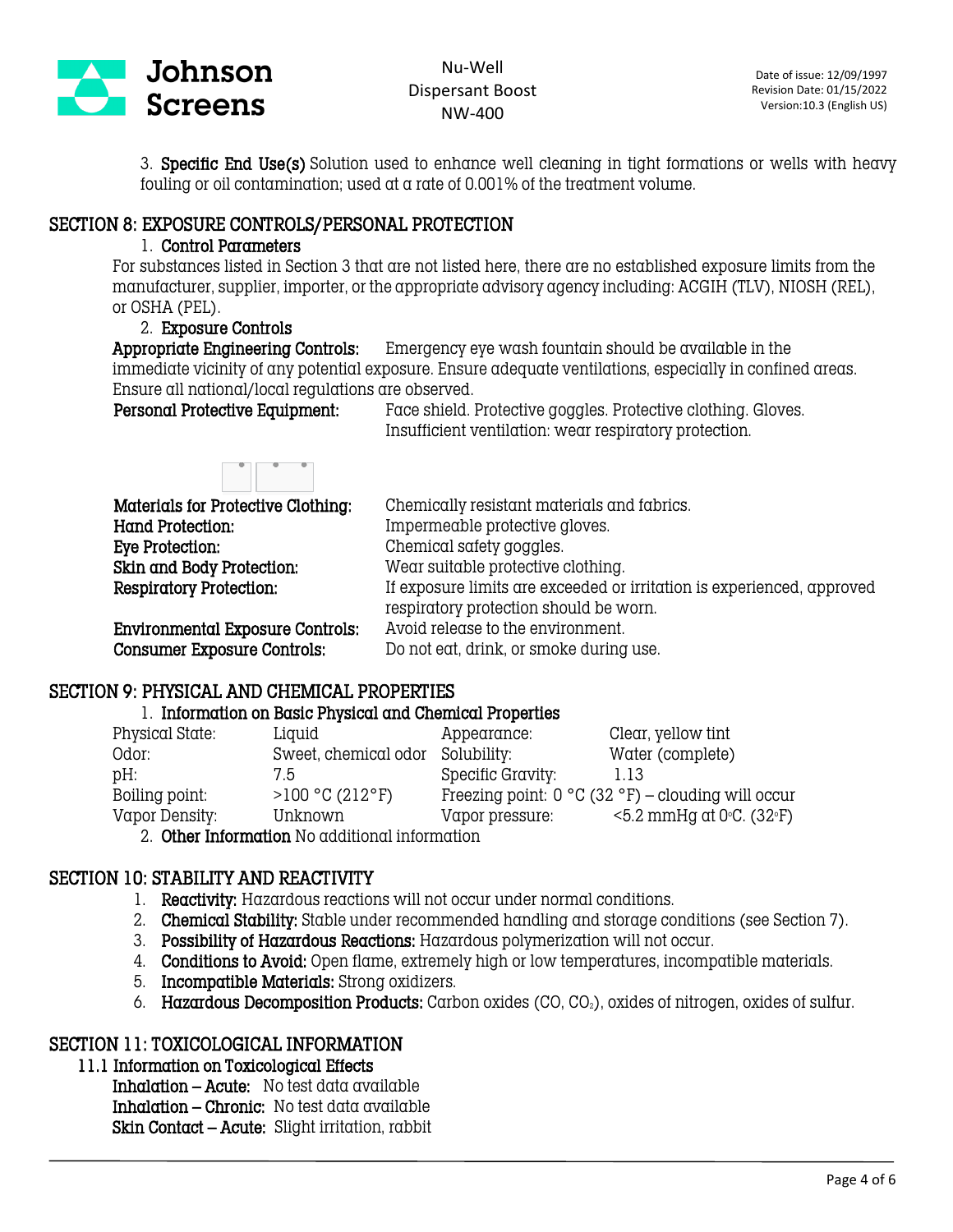

Skin Contact – Chronic: Slight irritation, rabbit Eye Contact – Acute: Slight irritation, rabbit LD50 Oral Rat: 13,800 mg/kg Skin Corrosion/Irritation: May cause skin irritation. pH: 7.5 Serious Eye Damage/Irritation: May cause eye irritation. pH: 7.5 Respiratory or Skin Sensitization: Not Classified. Germ Cell Mutagenicity: Not Classified. Carcinogenicity: Not Classified. Reproductive Toxicity: Not Classified. Specific Target Organ Toxicity (single exposure): Not Classified. Specific Target Organ Toxicity (repeated exposure): Not Classified. Aspiration Hazard: Not Classified. Symptoms/Injuries after Inhalation: May cause respiratory irritation. Symptoms/Injuries after Skin Contact: May cause skin irritation. Symptoms/Injuries after Eye Contact: May cause serious eye irritation. Symptoms/Injuries after Injection: Ingestion of undiluted product is likely to be harmful or have adverse effects. Chronic Symptoms: None expected under normal conditions of use.

## SECTION 12: ECOLOGICAL INFORMATION

#### 12.1 Toxicity

Ecology – General: This material is not considered hazardous to the aquatic environment. Keep out of sewers and waterways unless diluted.

Ecology – Water: This material is not considered hazardous to the aquatic environment. Keep out of sewers and waterways unless diluted.

LC50 Bluegill,  $72H: > 5000$  mg/l EC50 Daphnia 1, 48H:> 2000 mg/l

| 12.2 Persistence and Degradability |                                                                          |
|------------------------------------|--------------------------------------------------------------------------|
| BOD (5) 1.0% solution:             | 7950 mg 02/L                                                             |
| BOD (5) 0.1% solution:             | 725 mg $O_2/L$                                                           |
| Total Organic Carbon:              | $2.2\%$                                                                  |
| 12.3 Bioaccumulation Potential:    | Non-bioaccumulating                                                      |
| 12.4 Mobility in Soil:             | Undiluted product is slightly viscous and has limited mobility in soils. |
| 12.5 Other Adverse Effects:        | Avoid release of undiluted product into the environment.                 |

## SECTION 13: DISPOSAL CONSIDERATIONS

#### 13.1 Waste Treatment Methods

Sewage Disposal Recommendations: Do not dispose of waste into sewer. Do not empty into drains; dispose of this material and its container in a safe way.

Waste Disposal Recommendations: Dispose of waste material in accordance with all local, regional, national, and international regulations.

## SECTION 14: TRANSPORTATION INFORMATION

#### 14.1 In Accordance with DOT

Not regulated as a hazardous material by the US Dept. of Transportation (DOT) 49CFR 172.101 Hazardous Materials Table

### 14.2 In Accordance with IMDG

Not regulated for transport.